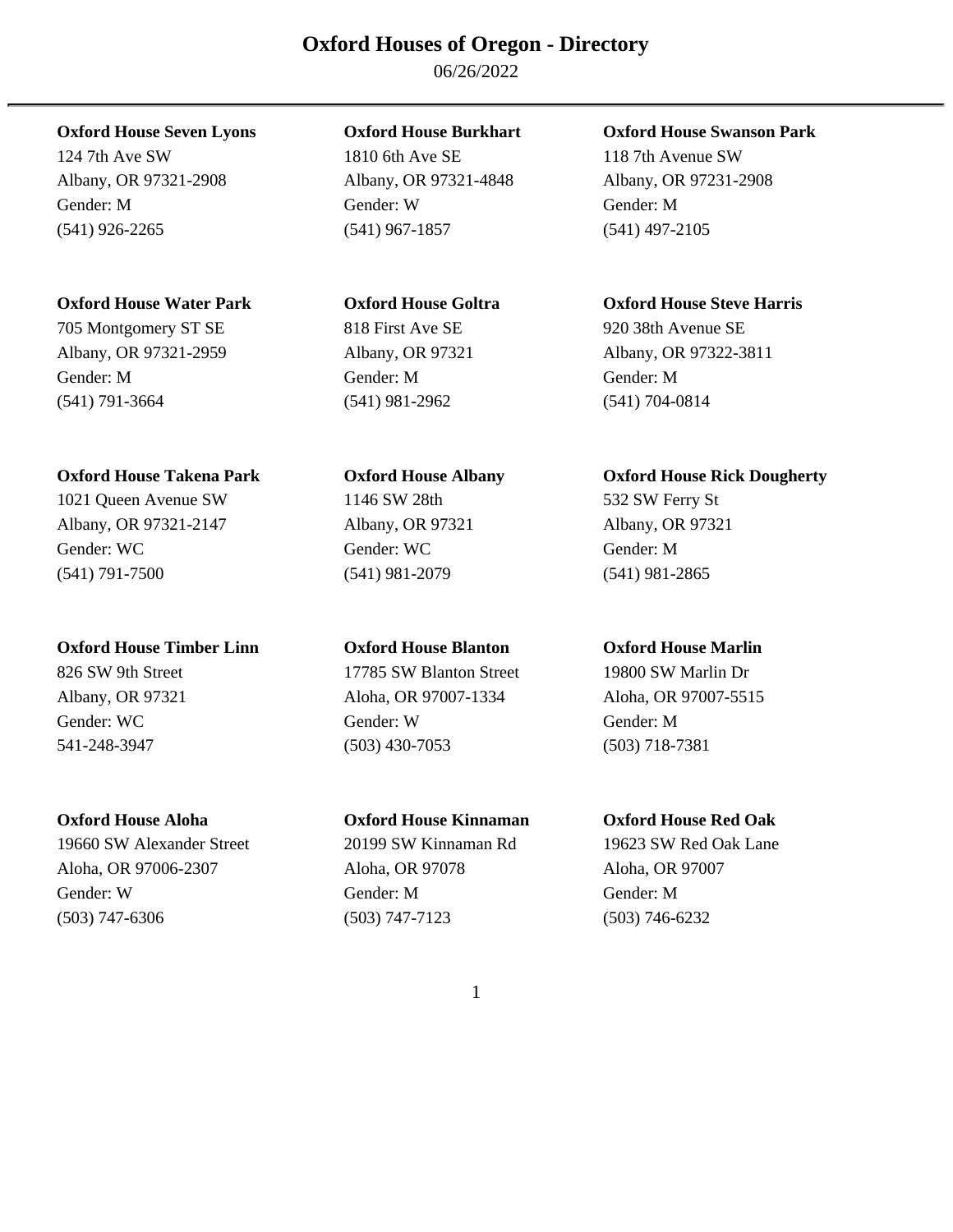06/26/2022

### **Oxford House Hazeldell Oxford House Allen II Oxford House Cascadia**

### **Oxford House Century Oaks Oxford House Bear Creek Oxford House Centennial**

### **Oxford House Mount Bachelor Oxford House M Jonas Oxford House Juniper**

750 NE Olney Court 1645 NE Wells Acres Rd 505 NE Emerson Ave.

### **Oxford House Tanglewood Oxford House Onyx Street Oxford House Valinor**

62049 Dean Swift Road 60946 Onyx St. 1880 NE Maker Way Bend, OR 97701 Bend, OR 97702 Bend, OR 97701 Gender: M Gender: M Gender: W (541) 797-7052 541-306-6076 541-306-6579

### **Oxford House J Wallace Oxford House Paulina Oxford House Mather**

7460 SW 172nd Ave 7120 SW Hoodview Pl 19440 SW Cascadia St. Beaverton, OR 97007-5786 Beaverton, OR 97008-5878 Beaverton, OR 97008 Gender: M Gender: M Gender: M (503) 746-4222 (503) 747-4275 971-371-3498

Beaverton, OR 97078 Bend, OR 97701-5018 Bend, OR 97702-1380 Gender: M Gender: M Gender: M 971-348-5156 (541) 330-1888 (541) 728-0022

Bend, OR 97701-4225 Bend, OR 97701 Bend, OR 97701 Gender: M Gender: W Gender: M (541) 593-1143 (541) 728-0723 (541) 408-9845

19638 Apache Rd 63224 NE Lancaster St. 12171 SE Mather Rd Gender: M Gender: WC Gender: WC 541-389-7527 541-312-2110 (503) 855-3804

39115 SE 67th Ave. 1543 NE Bear Creek Road 569 SE Centennial Street

Bend, OR 97702 **Bend, OR 97701** Clackamas, OR 97015-7275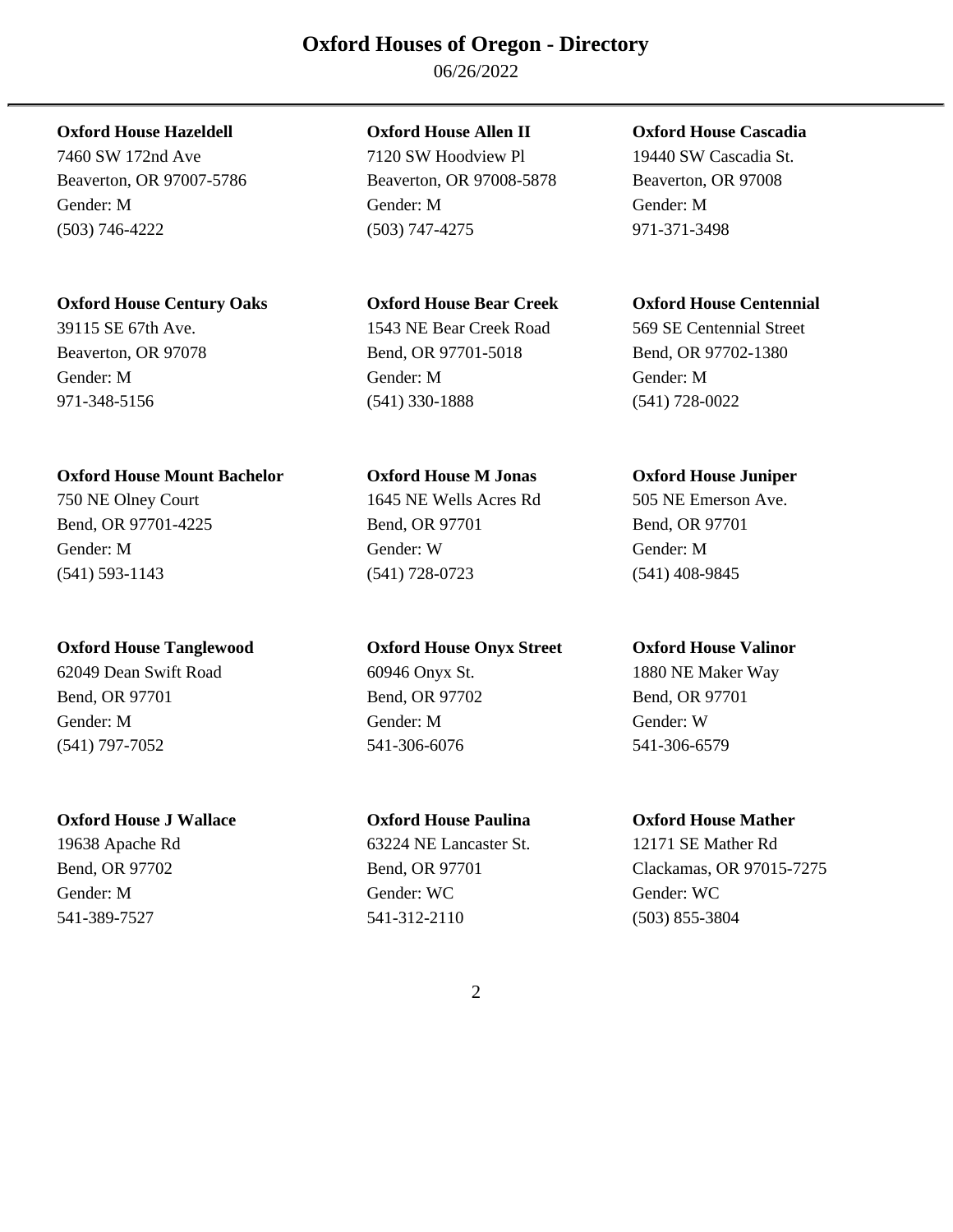06/26/2022

561 NW Harrison Street 314 NW 6th Street 438 SW 8th St. Corvallis, OR 97330-4817 Corvallis, OR 97330 Corvallis, OR 97333 Gender: M Gender: WC Gender: M (541) 368-5278 (541) 230-1303 (541) 286-4577

### **Oxford House Leias Haven Oxford House Nighthawk Oxford House Baker**

### **Oxford House Corvallis Oxford House Avery Park Oxford House Ellsbury**

### 1137 NW Dixon St 33 E. 20th 1826 N Danebo Ave Corvallis, OR 97330 Eugene, OR 97405-4031 Eugene, OR 97402-1133 Gender: W Gender: M Gender: W 541-257-1155 (541) 505-9286 (541) 246-8858

**Oxford House Crenshaw Oxford House Spencer Butte Oxford House Riverbend**  1257 Crenshaw Rd. 3230 Portland Street 5117 Innsbrook Way Eugene, OR 97401-2002 Eugene, OR 97405-3396 Eugene, OR 97401-8311 Gender: M Gender: W Gender: W Gender: W Gender: W Gender: W Gender: W C (541) 653-9381 (541) 653-8236 (541) 344-9191

**Oxford House Dalton Drive Oxford House West Howard Oxford House Crescent**  1740 Dalton Drive 133 Howard Avenue 2475 Crescent Ave Eugene, OR 97404-2306 Eugene, OR 97404-2827 Eugene, OR 97408 Gender: WC Gender: M Gender: M Gender: M Gender: M (541) 505-8517 (541) 654-4332 (541) 636-4279

## 4160 Avalon St 1240 River Rd 4087 Concord St Eugene, OR 97402 Eugene, OR 97405 Eugene, OR 97402 Gender: M Gender: M Gender: M (541) 246-8268 (541) 844-1939 (541) 636-3070

### **Oxford House Echo Hollow Oxford House Autzen Oxford House Emerald Valley**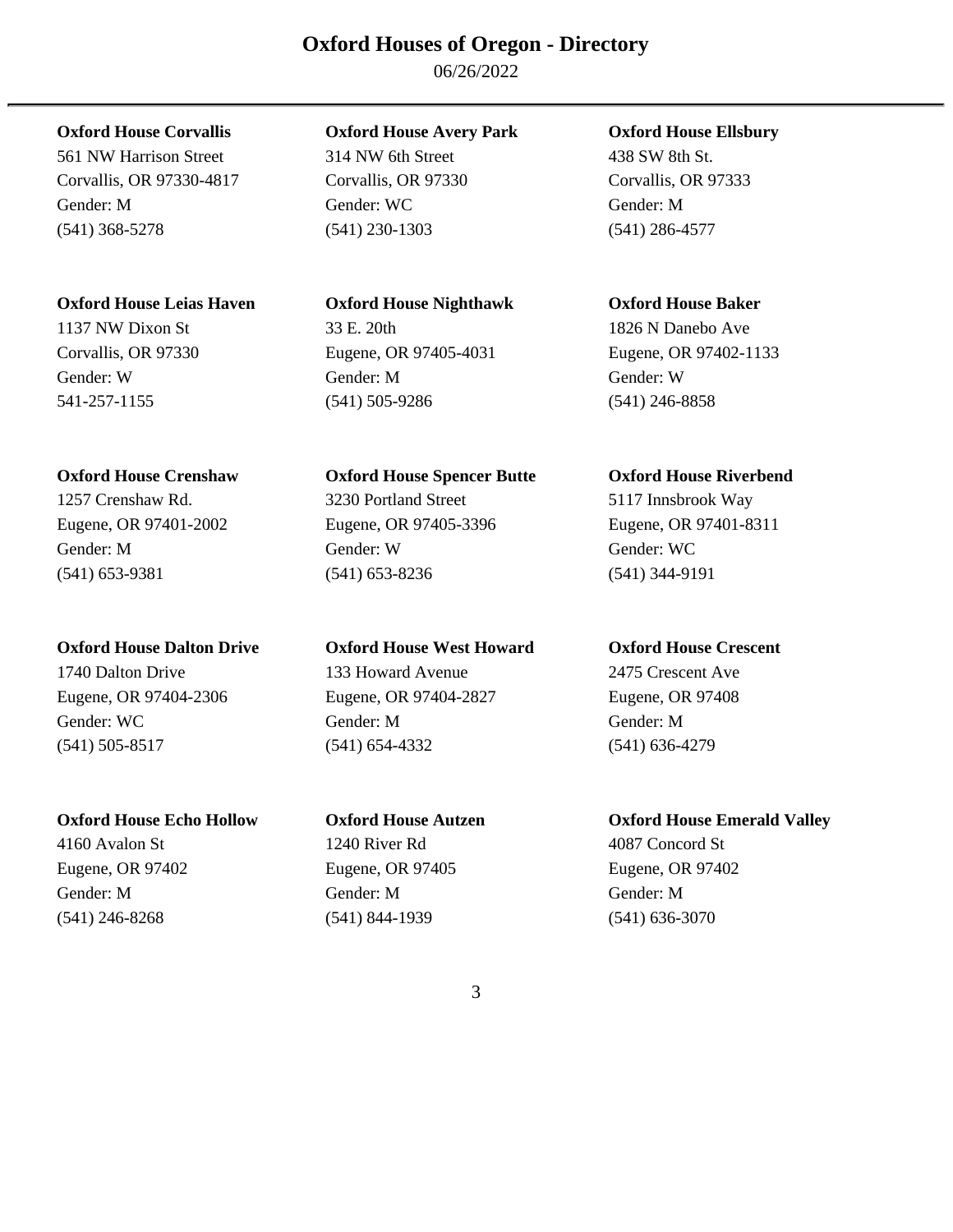06/26/2022

875 Glory Street 1895 Polk St. 30001 Kelso St.

3990 Dillard Road 845 Elm Dr 3740 Emerald St. Eugene, OR 97405 Eugene, OR 97404 Eugene, OR 97405 Gender: WC Gender: M Gender: M 541-357-4965 541-654-0744 541-393-6669

Gladstone, OR 97027-1510 Gladstone, OR 97027-1697 Gladstone, OR 97027-1539 Gender: MC Gender: WC Gender: WC Gender: WC (503) 722-0702 (503) 305-5155 (503) 908-1132

**Oxford House Glory Oxford House Westmoreland Oxford House Balcom** 

Eugene, OR 97404 Eugene, OR 97402 Eugene, OR 97402 Gender: M Gender: WC Gender: M (541) 505-9311 541-844-1950 541-636-4260

2049 Wisconsin St. 3320 16th Court 19575 River Road Gender: WC Gender: WC Gender: WC Gender: MC Gender: MC 541-653-9440 503-890-6112 (503) 722-5136

### **Oxford House Portland Oxford House Ridgegate Oxford House Destiny**

18300 SE Dickerson Lane 17945 Oatfield Road 6575 SE Caldwell Rd

Gender: WC Gender: M Gender: M (503) 387-3193 (503) 650-7854 541-226-2363

### **Oxford House Dillard Oxford House Boondock Oxford House C. Roman**

### **Oxford House Brilliance Oxford House Forest Grove Oxford House Meldrum Park**

Eugene, OR 97402 Forest Grove, OR 97116 Gladstone, OR 97027-2260

### **Oxford House Avadeen Oxford House Square One Oxford House Beginnings**

7475 Ridge Dr 18335 Petite Ct 1200 NW Prospect Ave Gladstone, OR 97027 Gladstone, OR 97207 Grants Pass, OR 97526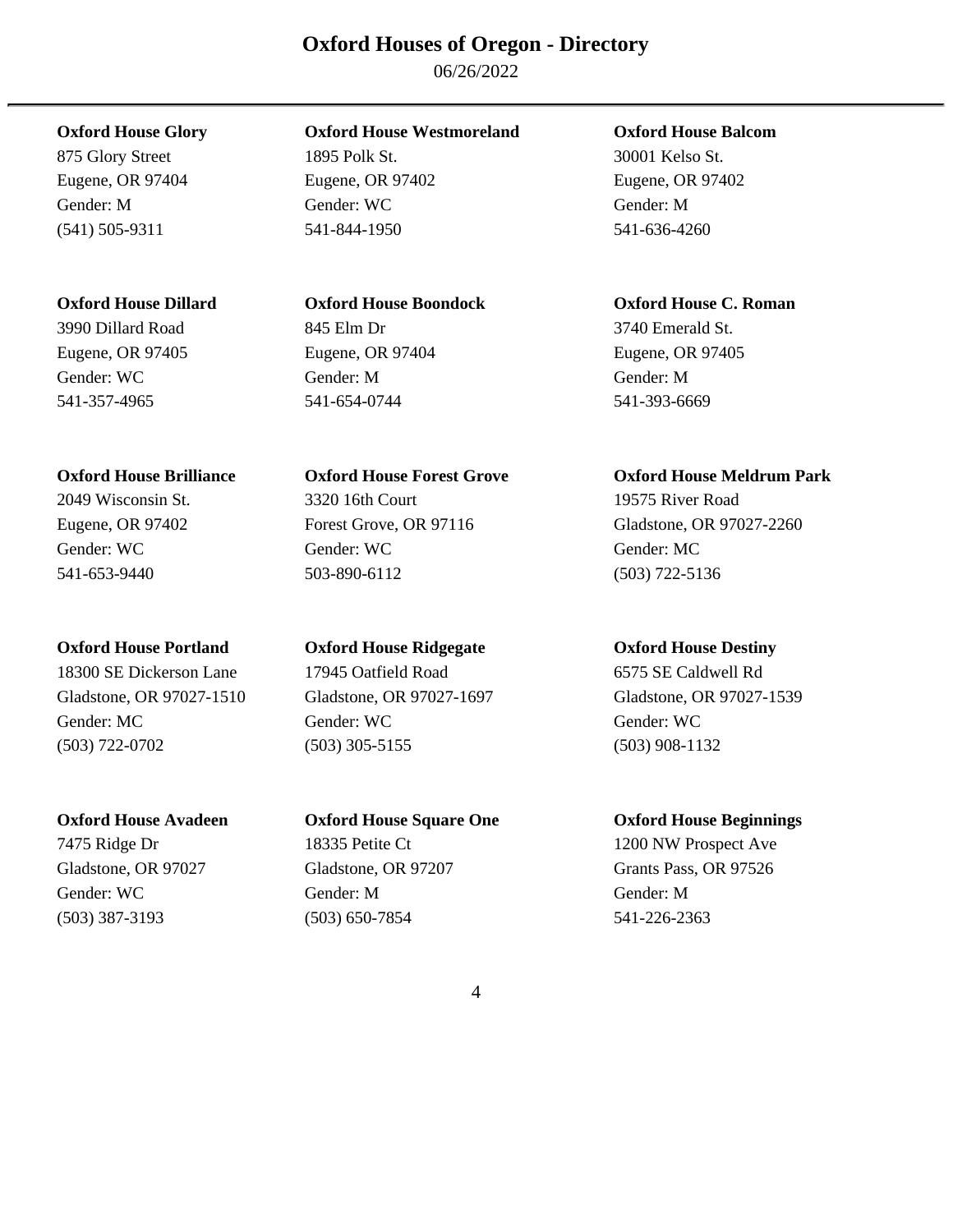06/26/2022

Gresham, OR 97080-6467 Gresham, OR 97030 Gresham, OR 97080 Gender: W Gender: M Gender: M (503) 465-0720 (503) 912-3370 503-912-1082

### **Oxford House Arrowlynn Oxford House Hoodview Oxford House Mount Scott**

6955 East Main St. 1375 SE Walnut 352 SE Maple Street Hillsboro, OR 97123-6900 Hillsboro, OR 97123-4839 Hillsboro, OR 97123-4420 Gender: M Gender: M Gender: M (503) 259-0170 (503) 746-6317 (503) 747-3385

### **Oxford House New Life Oxford House Reclamation Oxford House Ravenwood**

965 NE Beacon Drive 901 SW Cottonwood St. 2225 NW Miller Ave Gender: WC Gender: M Gender: M Gender: W Gender: W 541-244-1651 541-226-2410 (503) 328-9178

1466 SW 5th Place 1620 NE Cochran Dr. 8615 SE 92nd Avenue Gender: W Gender: MC Gender: M 503-801-8113 503-512-7426 (503) 772-0422

8718 SE 92nd Ave. 222 SE 26th Avenue 1972 NE 9th Place Gender: M Gender: W Gender: M 503-772-0422 (503) 746-7495 (971) 317-0102

### **Oxford House Eden Oxford House Newton Oxford House Refuge**

Grants Pass, OR 97526 Grants Pass, OR 97526 Gresham, OR 97030-2651

### **Oxford House Brannigan Oxford House Bull Run Oxford House Wonderview**

2311 SW 4th St 2737 NE 27th Drive 3549 SW Wonderview Ave

Gresham, OR 97080 Gresham, OR 97030 Happy Valley, OR 97086-3407

### **Oxford House Foothills Oxford House Beaverton Oxford House Castlewood**

Happy Valley, OR 97086 Hillsboro, OR 97123-7027 Hillsboro, OR 97124-3802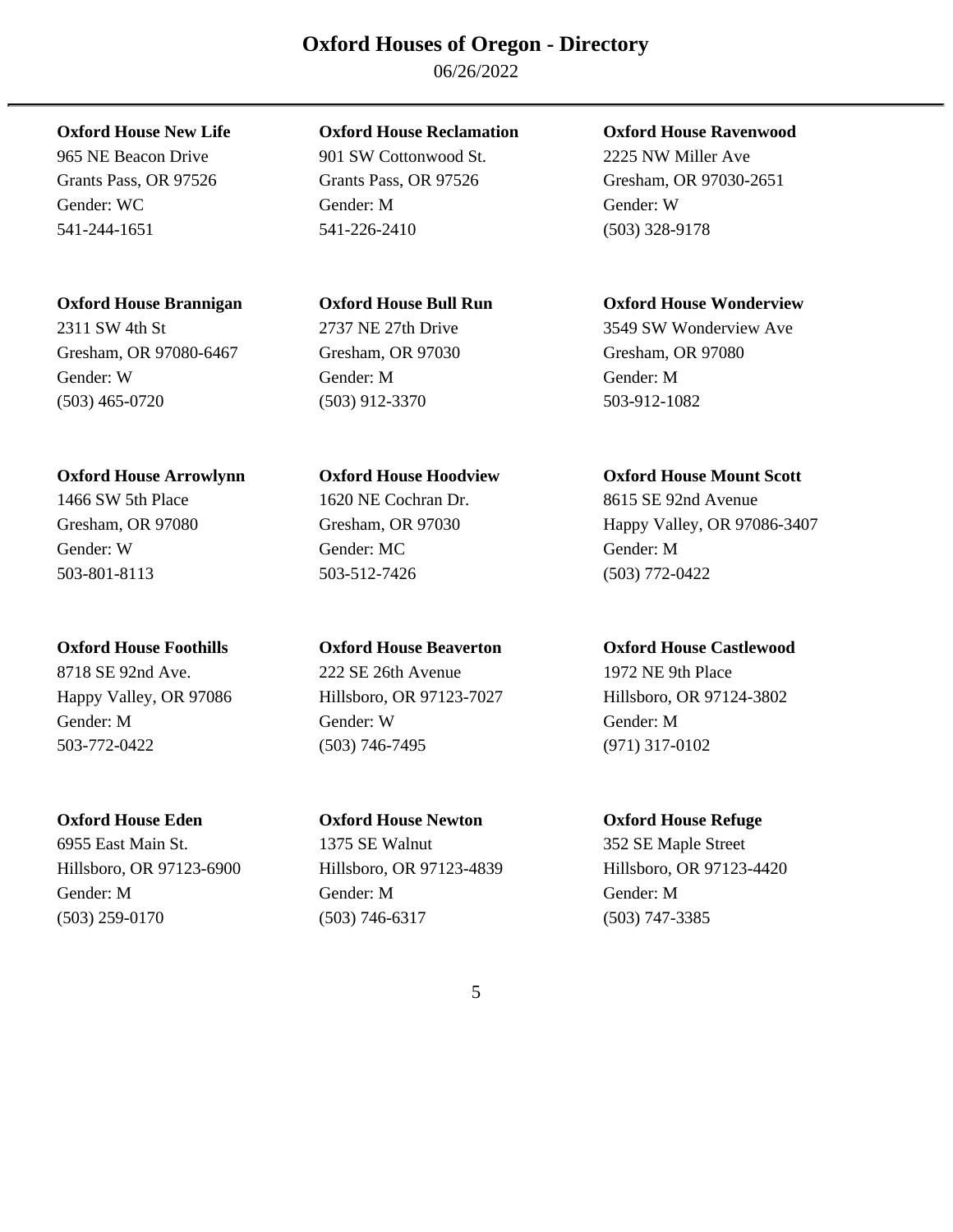06/26/2022

Gender: M Gender: M Gender: M (503) 941-5977 (503) 372-9254 503-352-4629

2430 SE Cornelius Pass Rd 236 NE Jefferson St. 653 Maine Ave NE Hillsboro, OR 97123 Hillsboro, OR 97124 Keizer, OR 97303 Gender: W Gender: M Gender: M

### **Oxford House Elkhorn Oxford House Unitas Oxford House Oswego**

1702 4th Street 1303 4th St. 17737 Overlook Cir.

### **Oxford House Grant Park Oxford House Shadywood Park Oxford House Bentley**

612 NE 24th Avenue 1188 NE Grant Street 883 SE 32nd Avenue Hillsboro, OR 97124-6202 Hillsboro, OR 97124-3433 Hillsboro, OR 97123-7315 Gender: W Gender: W Gender: M (503) 846-9546 (503) 846-9602 (503) 430-1414

# 3767 E Main St 2624 SE Laurel Ct 546 SE 24th Ave Hillsboro, OR 97123-6847 Hillsboro, OR 97123-5207 Hillsboro, OR 97123

**Oxford House Reedville Oxford House Bagley Park Oxford House Woodward**  503-747-4727 503-991-5606

**Oxford House Bailey Oxford House Shilah Oxford House Hope**  673 Maine Ave NE 222 W. Oregon Ave. 1102 O Ave Keizer, OR 97303 Klamath Falls, OR 97601 La Grande, OR 97850

Gender: M Gender: M Gender: W 503-990-8333 541-205-6269 (541) 605-0371

Gender: M Gender: M Gender: M (541) 605-0575 541-605-0553 503-303-7147

### **Oxford House Glenbrook Oxford House McKinney Park Oxford House Turner Creek**

La Grande, OR 97850 La Grande, OR 97850 Lake Oswego, OR 97034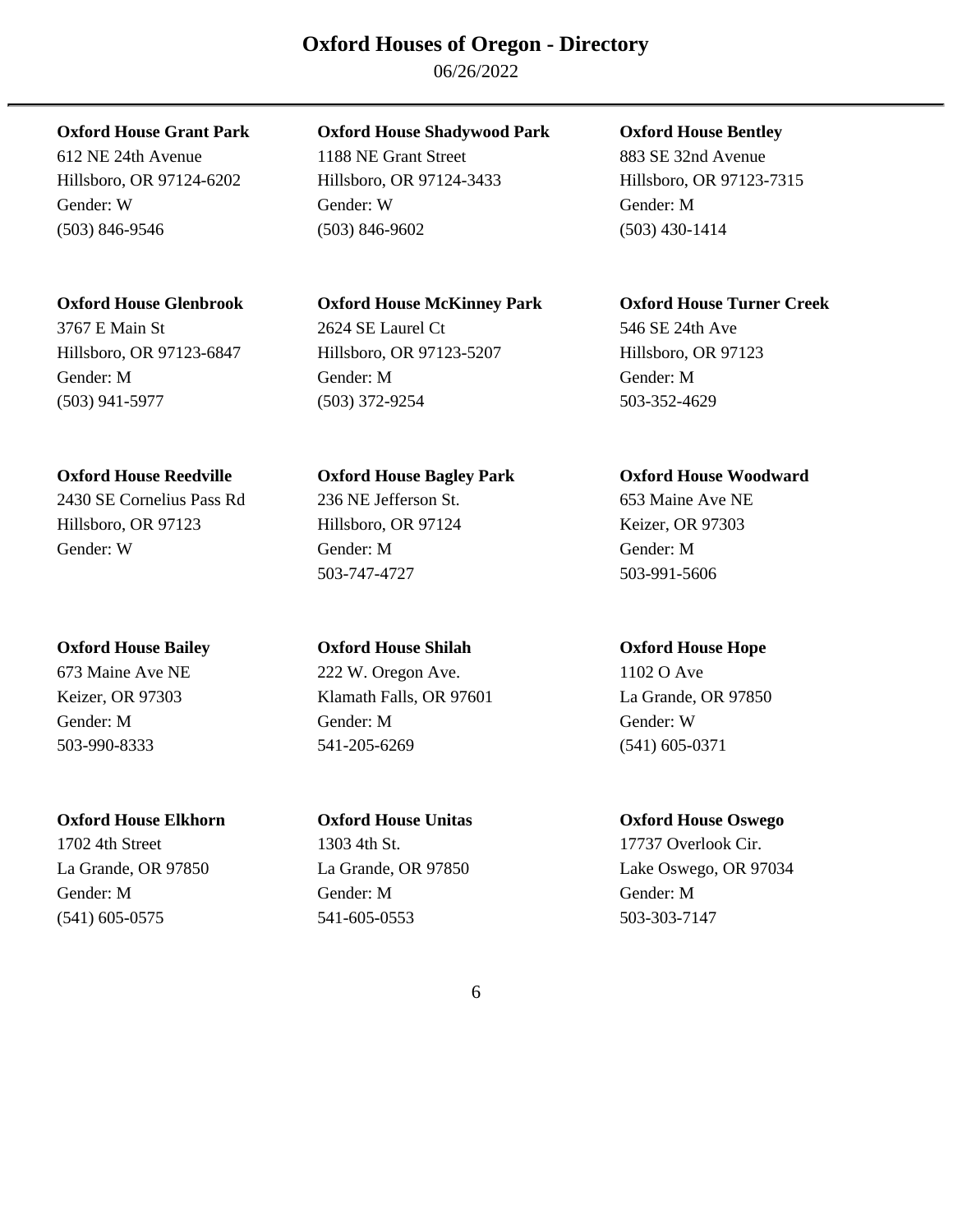06/26/2022

**Oxford House Linfield Oxford House Golden Leaf Oxford House Adiona** 

805 SE Villard Street 626 NE Golden Leaf Ln 1350 NE Davis Dr. McMinnville, OR 97218-6334 McMinnville, OR 97128 McMinnville, OR 97128 Gender: WC Gender: MC Gender: WC (503) 883-9310 503-883-9029 503-857-0789

**Oxford House River Park Oxford House Morgan Lane II Oxford House DeAngelo** 

147 S Main St 8825 SE Morgan Lane 2700 SW Redmond Hill Dr. Lebanon, OR 97355 McMinnville, OR 97128-8736 McMinnville, OR 97128-4821 Gender: M Gender: M Gender: M 541-405-4674 (503) 435-4944 (503) 437-0023

531 Ivy Street 12 S. Orange Street 444 N. Grape Street Medford, OR 97501-3514 Medford, OR 97501-2949 Medford, OR 97501-2414 Gender: M Gender: W Gender: M (541) 499-0336 (541) 690-1183 (541) 245-9329

**Oxford House Siskiyou Oxford House Columbus Oxford House Jackson**  202 S. Orange St. 139 North Columbus Avenue 713 Narregan Street Medford, OR 97501-3046 Medford, OR 97501-2665 Medford, OR 97501-2326 Gender: M Gender: M Gender: M (541) 499-0540 (541) 499-6322 (541) 499-0860

**Oxford House Carrigan Oxford House Newtown Oxford House Riverdell**  304 West Jackson Street 120 Newtown St 839 Taylor St. Medford, OR 97501 Medford, OR 97501 Medford, OR 97504 Gender: M Gender: M Gender: WC (541) 499-6838 (541) 816-4085 (541) 500-1801

### **Oxford House Ivy Street Oxford House Freedom Park Oxford House Medford West**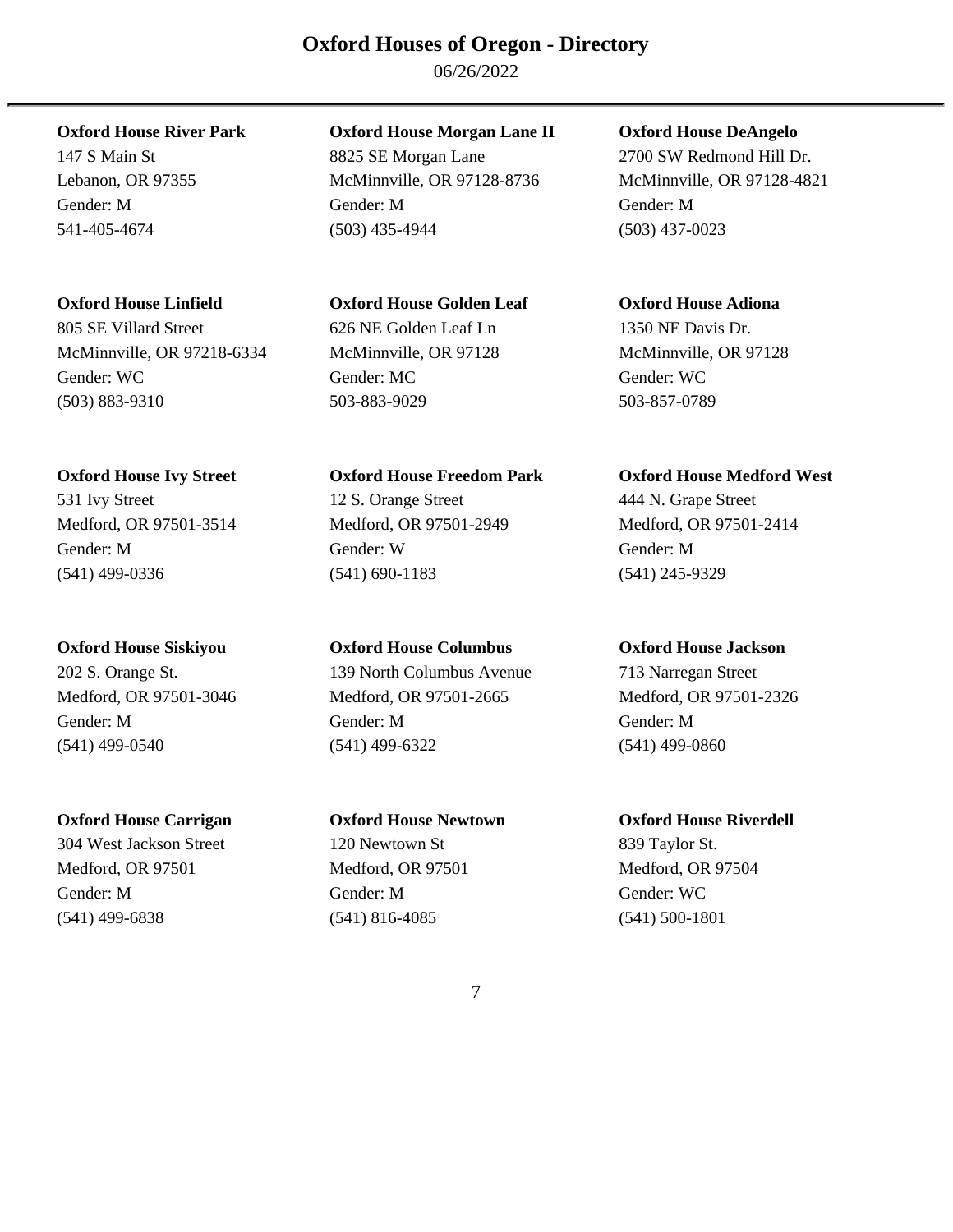06/26/2022

### **Oxford House Crestbrook Oxford House T. Lindsey Oxford House Glencoe**

### **Oxford House Southgate Oxford House Wichita Oxford House Raintree**

7653 SE McBride St 10094 SE Linwood Avenue 7531 SE Thompson Milwaukie, OR 97222-1214 Milwaukie, OR 97222-2645 Milwaukie, OR 97222 Gender: M Gender: M Gender: WC (503) 653-6539 (503) 774-0315 (503) 786-8166

Gender: MC Gender: WC Gender: MC (503) 342-6911 (503) 974-9819 503-303-7197

### **Oxford House Mount Pitt Oxford House Maple Park Oxford House Corellia**

1201 Mount Pitt 1201 Maple Park Dr 1132 Leland St Medford, OR 97501 Medford, OR 97501 Medford, OR 97501 Gender: M Gender: WC Gender: M 541-499-6154 541-500-8312 541-816-4126

# 820 Crestbrook Rd. 2356 Greenbrook Dr. 7908 SE Glencoe Street Gender: M Gender: M Gender: M 458-226-2233 541-205-6269 (503) 788-9368

### **Oxford House Poolside Oxford House Evening Star Oxford House Onawa**  11731 SE Home 7745 SE Harmony Road 7411 SE Monroe Street

### **Oxford House Brassia Koi Oxford House Tony Wambach Oxford House Stiles**  12133 SE 80th Ave 6201 SE Monroe St 9040 SE 39th Ave Milwaukie, OR 97222-9319 Milwaukie, OR 97222 Milwaukie, OR 97222 Gender: WC Gender: MC Gender: M (503) 305-8487 (503) 387-5391 (503) 850-4990

Medford, OR 97504 Medford, OR 97504 Milwaukie, OR 97222-1304

Milwaukie, OR 97222-5434 Milwaukie, OR 97222-7718 Milwaukie, OR 97222-1953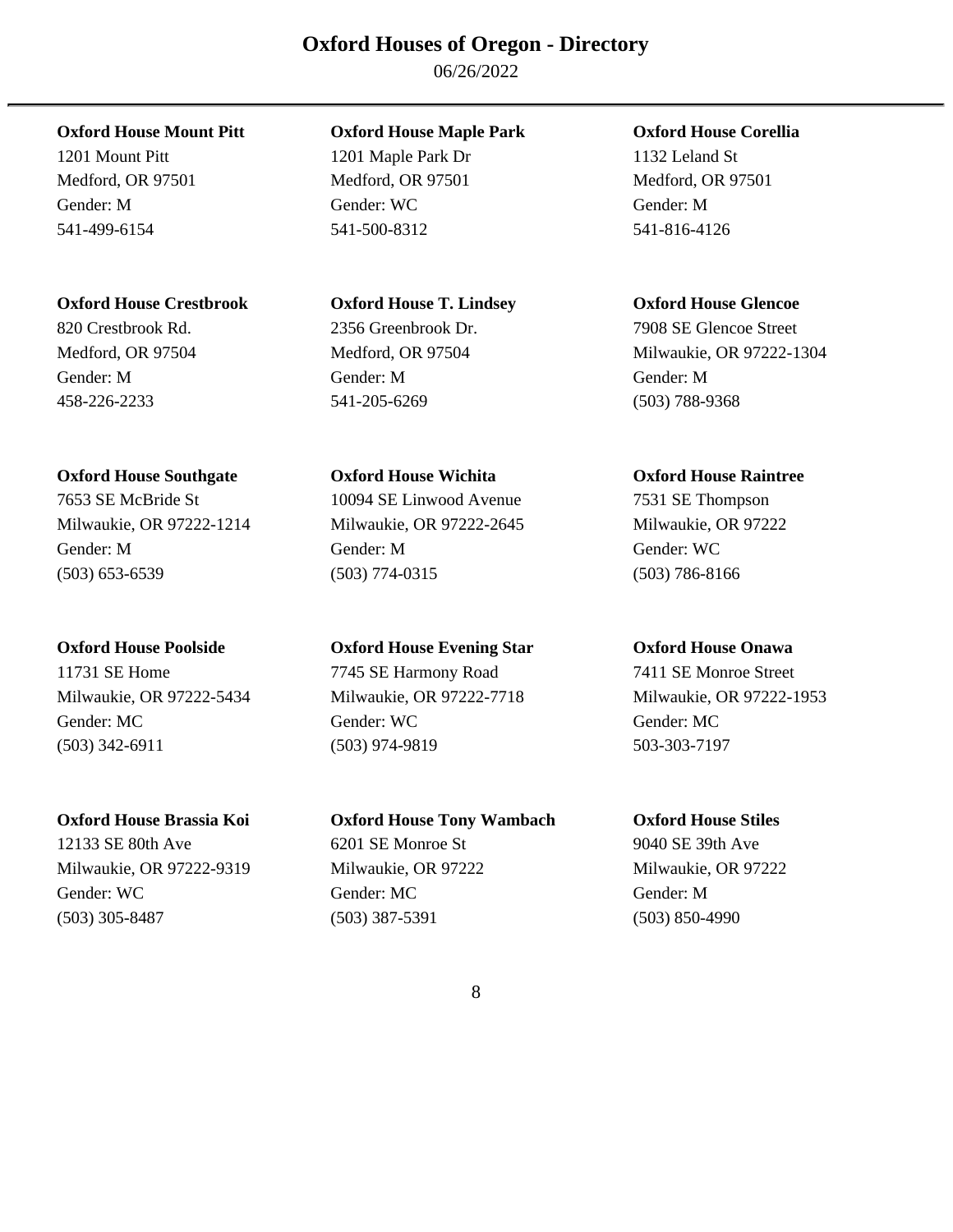06/26/2022

2800 SE Oak Grove Blvd 17903 Dogwood Ct 8050 SE Roots Rd Milwaukie, OR 97267 Milwaukie, OR 97027 Milwaukie, OR 97267 Gender: M Gender: M Gender: MC 503-342-6333 503-387-6259 503-305-8015

4002 SE Angela Way 3200 SE Maple St 3406 SE Lake Rd. Milwaukie, OR 97222 Milwaukie, OR 97267 Milwaukie, OR 97222 Gender: M Gender: M Gender: WC 503-305-6612 503-744-0912 503-387-3809

### **Oxford House Yaquina Bay Oxford House Coos Bay Oxford House Sea Haven**

### **Oxford House Malheur Butte Oxford House Acceptance Oxford House Canyonview**

### **Oxford House Creighton Oxford House Aldercrest Oxford House Roots**

17518 SE River Rd. 6822 SE King Rd 2833 SE Concord Rd. Milwaukie, OR 97267 Milwaukie, OR 97222 Milwaukie, OR 97267 Gender: MC Gender: W Gender: M 503-305-7194 503-719-6353 503-342-6680

### 214 SE 1st Street 1424 Sherman Ave 1644 Meade St Newport, OR 97365 North Bend, OR 97459-2706 North Bend, OR 97459 Gender: M Gender: M Gender: WC (541) 264-8008 (541) 808-2136 (541) 808-2559

# 59 SW 13th St 659 SW 1st Street 401 Warren Street Gender: M Gender: M Gender: WC (541) 646-4814 541-216-6975 (503) 656-0066

### **Oxford House Patronus Oxford House Draco Oxford House Lake Pine**

### **Oxford House Roethe Oxford House Filbert Grove Oxford House Trolley Trail**

Ontario, OR 97914 Ontario, OR 97914 Oregon City, OR 97045-2771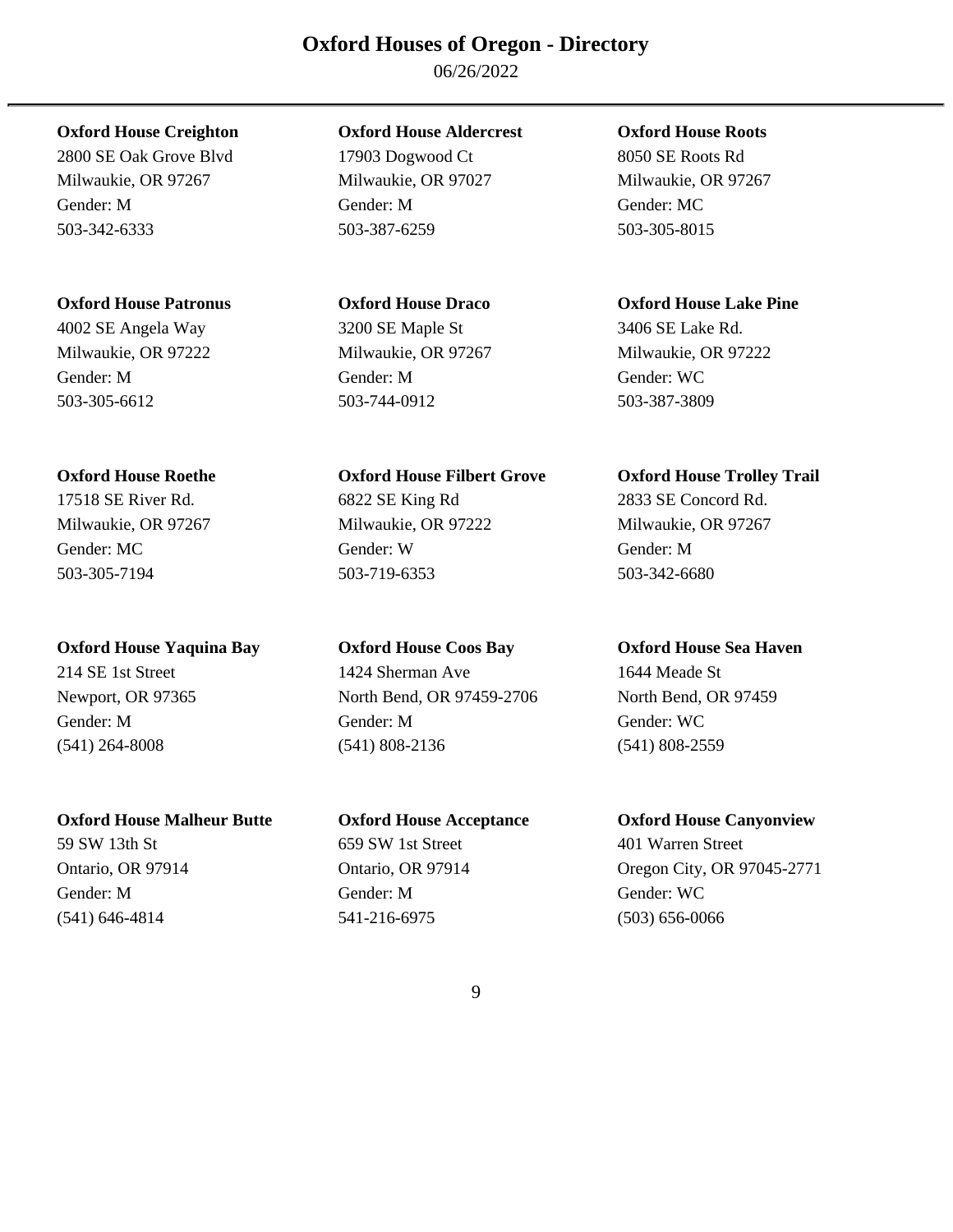06/26/2022

### **Oxford House Briquitta Oxford House Big Blue Oxford House Pendleton**

Gender: WC Gender: M Gender: M Gender: W Gender: W 503-344-6696 503-908-0838 (541) 429-8749

### **Oxford House Roundup Oxford House Emigrant Oxford House Cosmos**

3645 SE Gladstone 919 NE 176th Ave 12741 NE Glisan Street Portland, OR 97202-3241 Portland, OR 97230 Portland, OR 97230-2451 Gender: MC Gender: M Gender: M (503) 477-6312 (503) 206-8819 (503) 384-2465

5735 SE Mall Street 6336 NE Glisan Street 4411 SE 67th Ave

### **Oxford House Cross Park Oxford House Willamette Falls Oxford House Otter Lane**

19230 Leland Rd 1173 Netzel Street 1319 Otter Lane Oregon City, OR 97045 Oregon City, OR 97045-3835 Oregon City, OR 97045 Gender: M Gender: MC Gender: M (503) 723-6697 (503) 744-0962 (503) 303-5546

# 1714 9th Street 14437 Maplelane Road 1716 SE Court Ave Oregon City, OR 97045 Oregon City, OR 97045 Pendleton, OR 97801

Gender: M Gender: M Gender: M (541) 429-4073 541-429-8797 (503) 208-2641

Portland, OR 97206-3873 Portland, OR 97213-5053 Portland, OR 97206-3623 Gender: M Gender: MC Gender: WC (503) 772-0931 (503) 252-4979 (503) 477-7680

119 SE 9th Street 1504 SW Emigrant Ave 13058 SE Powell Boulevard Pendleton, OR 97801 Pendleton, OR 97801 Portland, OR 97236-3331

### **Oxford House Creston Oxford House Halsey Oxford House Hazelridge**

### **Oxford House Holgate Oxford House Mount Tabor Oxford House Harmony Park**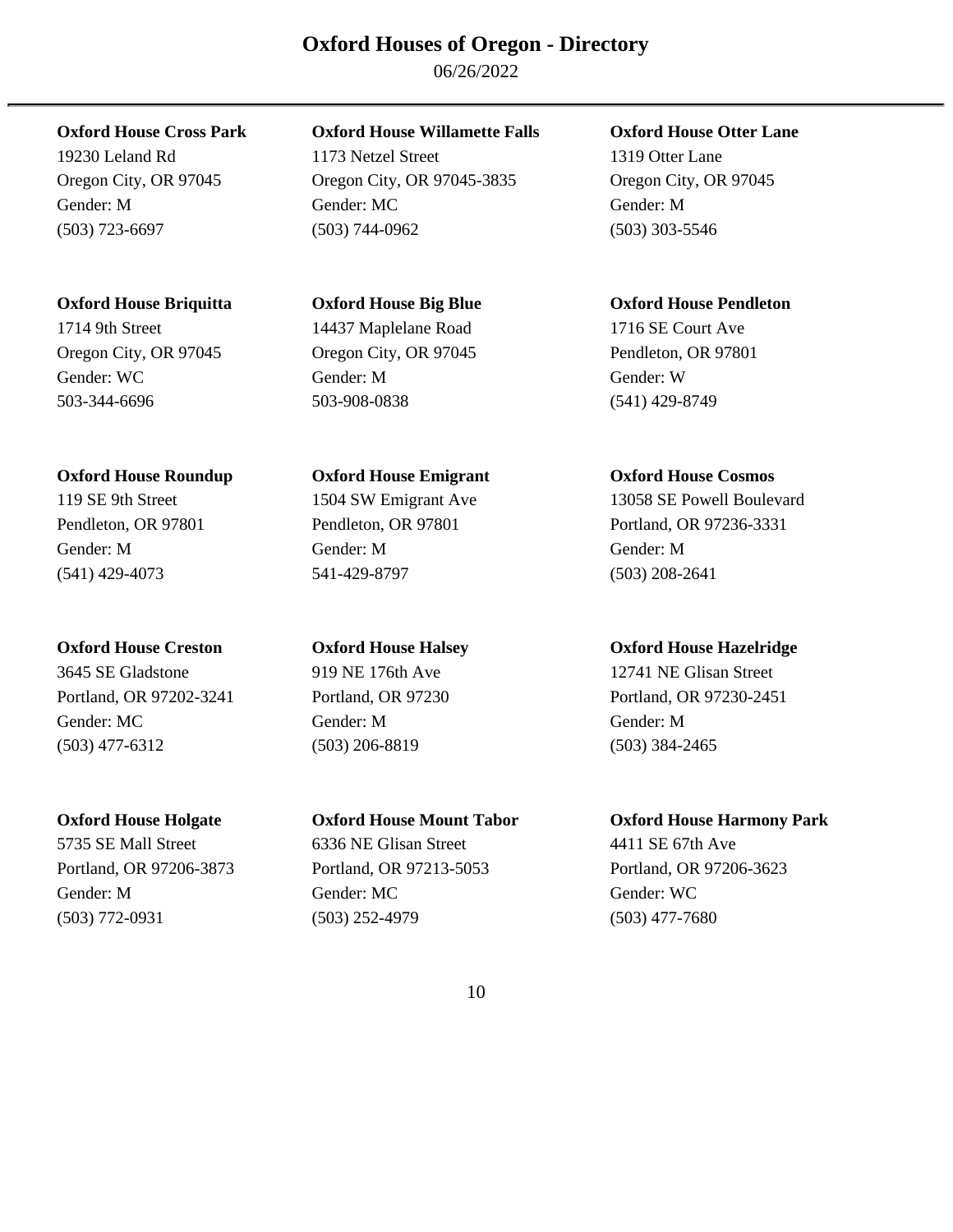06/26/2022

Gender: W Gender: MC Gender: M (503) 249-3262 (503) 477-9650 (971) 266-9854

### **Oxford House Maywood Park Oxford House Reedway Oxford House Moon Rising**

3606 NE 102nd Avenue 7315 S.E. 45th Ave 13032 SE Ramona Street Portland, OR 97220-3406 Portland, OR 97206-8421 Portland, OR 97236-4111 Gender: MC Gender: M Gender: M (503) 251-6964 (971) 888-5386 503-761-2361

### **Oxford House Steele Street Oxford House Bundy Park Oxford House Bybee**

5266 SE 74th Avenue 6840 SE 135th Avenue 6730 SE 83rd Street Portland, OR 97206-5211 Portland, OR 97236-8900 Portland, OR 97266-5817 Gender: M Gender: MC Gender: M (503) 777-5825 (503) 760-4865 (503) 772-3285

6730 N Kerby 639 NE 81st Avenue 5256 SE Flavel Portland, OR 97217-1943 Portland, OR 97213-6932 Portland, OR 97206-8223 Gender: M Gender: M Gender: MC (503) 735-1279 (503) 477-6404 (503) 762-2420

### **Oxford House Ramona Oxford House St. Johns Oxford House Ventura**

1305 NE 70th Ave 8021 N. Mohawk Avenue 11561 SE Morrison St. Portland, OR 97213-5423 Portland, OR 97203-3134 Portland, OR 97216-3817 Gender: WC Gender: M Gender: WC (503) 772-4474 (503) 285-3687 (503) 261-8062

# 4813 NE 13th Avenue 4124 SE 136th Ave 9728 SE Reedway St.

### **Oxford House Rosemont Oxford House Montavilla Oxford House Sikora**

### **Oxford House Wygant Oxford House Powell Butte Oxford House Richmond**

Portland, OR 97211-4637 Portland, OR 97236-3516 Portland, OR 97266-3739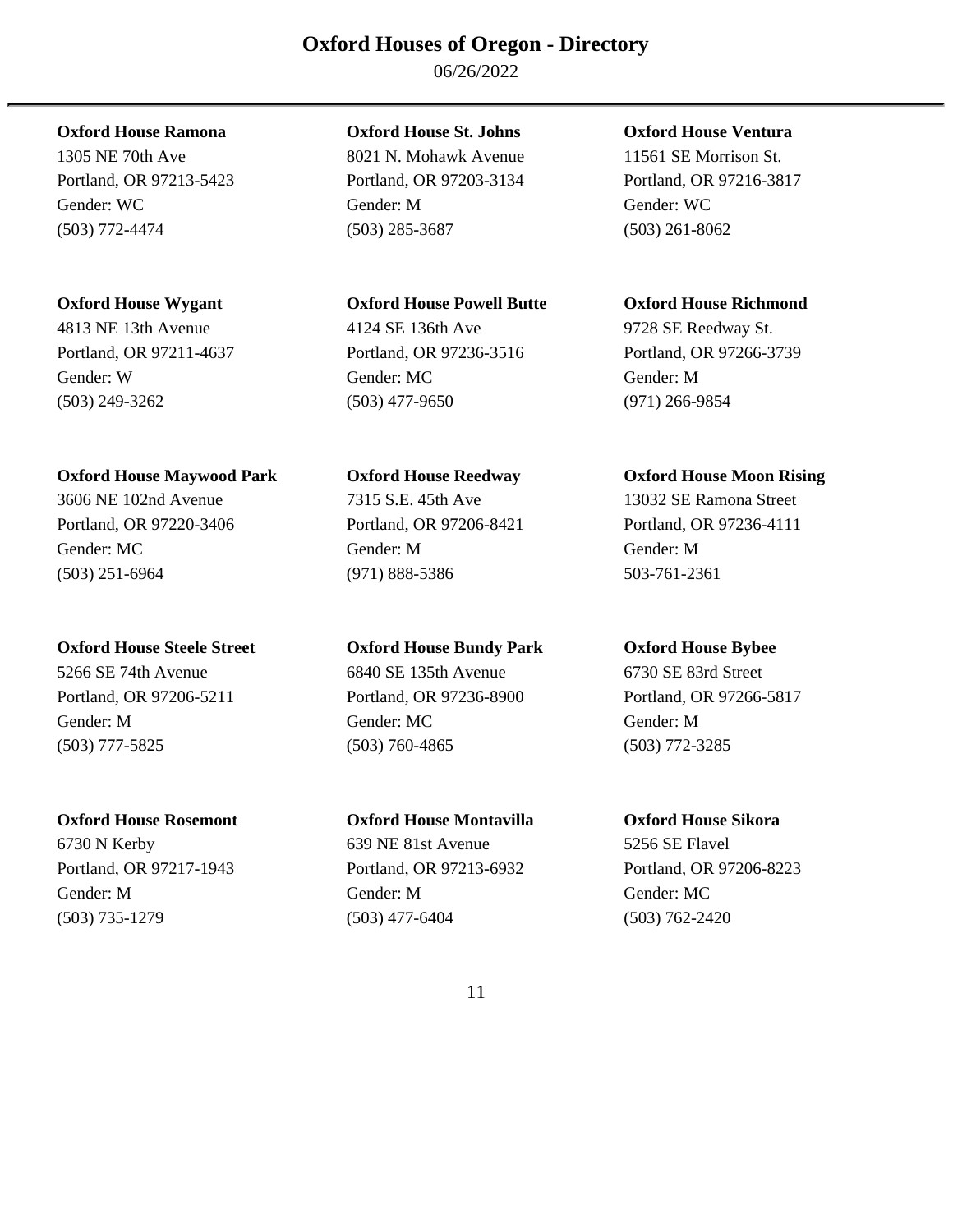06/26/2022

8255 NE Eugene Street 14427 NE San Rafael Street 3049 SE 112th Ave

### **Oxford House Fir Ridge Oxford House Ashar Oxford House New Dawn**

11010 SE Market St 12107 SE Ash St 18012 SE Mill Ct Portland, OR 97216-3552 Portland, OR 97216 Portland, OR 97233 Gender: M Gender: M Gender: M (971) 888-4027 (971) 202-7288 (503) 889-0953

### **Oxford House Glisan Oxford House Laurelwood Park Oxford House Clearwater**

5625 NE Glisan Street 4723 SE 66th Avenue 3863 SE 136th Avenue Portland, OR 97213-3747 Portland, OR 97206-4505 Portland, OR 97236-2933 Gender: M Gender: M Gender: WC (503) 235-9465 (503) 206-5322 (503) 719-5856

Portland, OR 97220-5438 Portland, OR 97230-3943 Portland, OR 97266-1126 Gender: M Gender: M Gender: M (503) 719-5103 (971) 255-1454 (971) 271-8246

### **Oxford House Parkrose Oxford House Rocky Butte Oxford House Harold**

11122 NE Wygant St. 8720 NE Humboldt St. 14024 SE Harold St. Portland, OR 97220 Portland, OR 97220 Portland, OR 97236 Gender: M Gender: WC Gender: M (503) 719-4604 (971) 229-0977 (503) 719-4852

Portland, OR 97233 Portland, OR 97236 Portland, OR 97230 Gender: M Gender: MC Gender: WC (971) 255-1113 (971) 302-7138 503-946-8105

### **Oxford House Maven Oxford House San Rafael Oxford House Bridge City**

### **Oxford House Endor Oxford House Hughes Oxford House Sacramento**

14537 SE Mill St. 16805 SE Haig St. 14410 NE Sacramento St.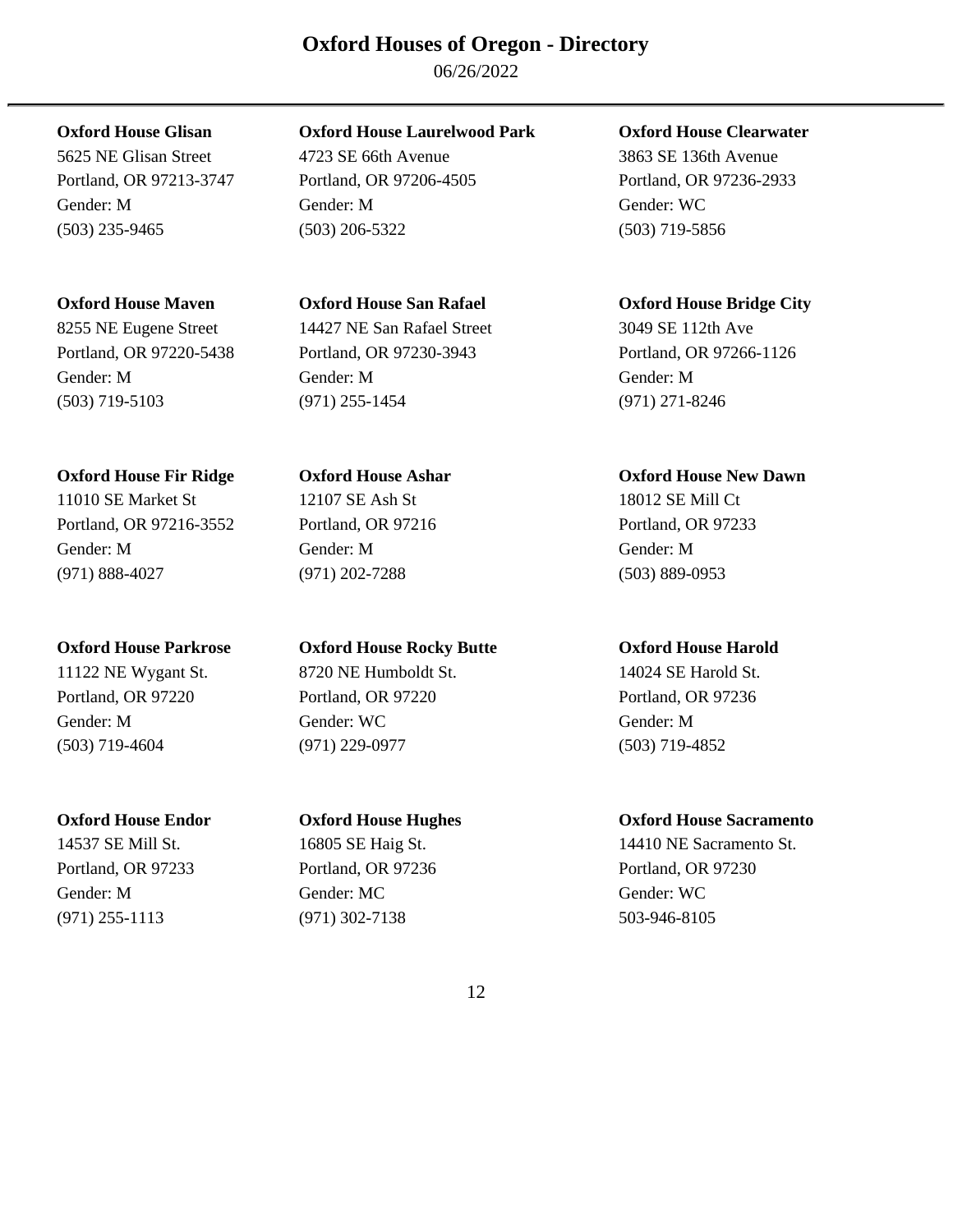06/26/2022

### **Oxford House Mulligan Oxford House Odin Oxford House Jedi**

2129 SE 176th Ave 9625 SE Pardee St. 8710 NE Beech St. Gender: M Gender: MC Gender: W 503-764-9833 971-339-3860 971-319-6969

### **Oxford House Brambleberry Oxford House Westeros Oxford House Volantis**

Portland, OR 97216 **Portland, OR 97236** Redmond, OR 97756 Gender: M Gender: M Gender: W 541-316-3120 503-307-2214 541-316-8935

6107 SE 93rd Ave 17440 Ne Flanders St. 6131 SE 92nd Ave Portland, OR 97266 Portland, OR 97230 Portland, OR 97266 Gender: M Gender: MC Gender: M 503-477-4630 503-477-5937 971-346-2387

10509 SE Flavel St. 2242 SE 154th ave. 1951 SE 139th Ave. Portland, OR 97266 Portland, OR 97233 Portland, OR 97233 Gender: WC Gender: M Gender: M 503-206-6080 503-265-8573 503-719-7856

11528 SE Yamhill St. 12511 SE Schiller St. 509 NW 6th Street

### **Oxford House Umpqua Valley Oxford House South Umpqua Oxford House Stewart**

Roseburg, OR 97470-4111 Roseburg, OR 97470-4849 Roseburg, OR 97471-7402 Gender: M Gender: WC Gender: M (541) 673-1105 (541) 637-0709 (541) 637-0930

### **Oxford House RC2 Oxford House Pardee Oxford House Grace Ray**

Portland, OR 97233 Portland, OR 97266 Portland, OR 97220

### **Oxford House Tresco Oxford House Soulfly Oxford House Redmond**

1303 SE Booth Avenue 1559 Hamilton St. 2316 W. Harvard Avenue, #3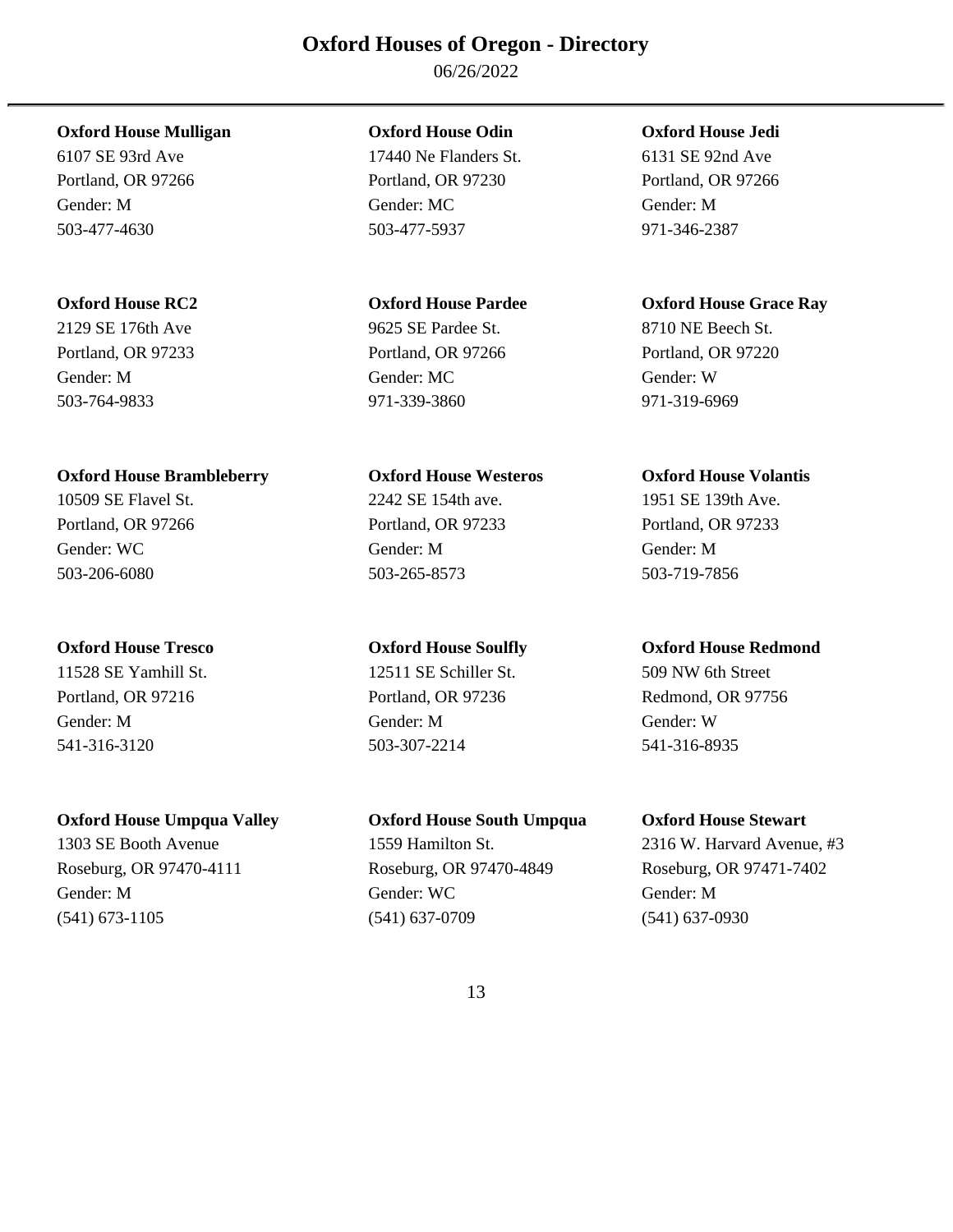06/26/2022

375 W Lilburn Ave. 914 Se Kane St. 1466 Main St

### **Oxford House Darna Oxford House Dream Oxford House Hite**

Roseburg, OR 97470 Roseburg, OR 97470 Roseburg, OR 97470 Gender: WC Gender: WC Gender: WC Gender: M 541-637-5827 541-637-0952 541-671-2185

### **Oxford House K. Abbott Oxford House Colview Oxford House Marion**

Salem, OR 97301-0843 Salem, OR 97301-2715 Salem, OR 97301-0861 Gender: WC Gender: M Gender: M Gender: WC Gender: WC Gender: WC (503) 540-9718 (503) 385-1632 (503) 364-9669

Salem, OR 97301-0861 Salem, OR 97301-0843 Salem, OR 97301-0861 Gender: M Gender: M Gender: M (503) 588-8281 (503) 339-7933 (503) 584-1034

Gender: M Gender: M Gender: M (541) 671-2662 (541) 637-5855 541-637-5703

# 736 SE Chadwick St. 1518 SE Pine Street 377 SE Fowler

770 W. Francis Street 297 N 3rd St 3870 30th Ave NE Roseburg, OR 97471 Saint Helens, OR 97051-1531 Salem, OR 97301-9700 Gender: M Gender: M Gender: WC 503-313-8365 (503) 366-5505 (503) 991-5879

### **Oxford House Sheldon Oxford House Breckenridge Oxford House Casey**

# **Oxford House Onesta Oxford House Serenita Oxford House L Wright**  Roseburg, OR 97470 Roseburg, OR 97470 Roseburg, OR 97470

2897 Silverton Road NE 637 20th Street NE 3265 Williams Avenue NE

### **Oxford House Graham Oxford House Mellow Oxford House Silverton**

3239 Williams Avenue NE 2881 Silverton Road NE 3227 Williams Avenue NE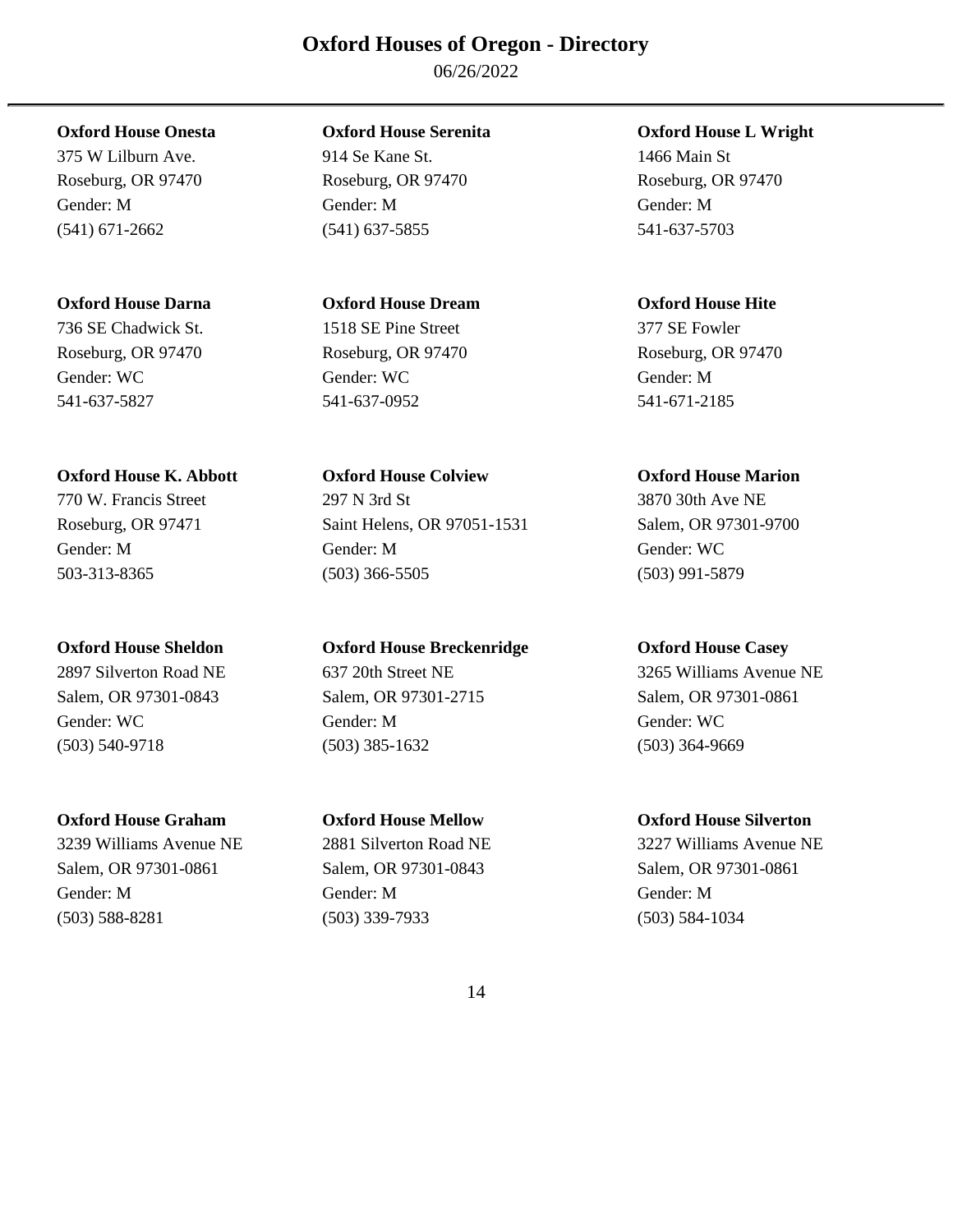06/26/2022

### **Oxford House Libbys Loft Oxford House Trinity Oxford House Legacy**

Salem, OR 97301-7177 Salem, OR 97301-6423 Salem, OR 97301-0843 Gender: WC Gender: WC Gender: M (503) 364-3664 (503) 371-2095 (503) 385-8292

Gender: M Gender: M Gender: WC (971) 599-5921 (971) 273-7279 (503) 385-8351

### **Oxford House Kingwood Oxford House Wilson Park Oxford House Jade**

Gender: M Gender: M Gender: WC (503) 689-1369 (503) 991-5641 971-304-7990

2640 Evergreen Ct NE 655 Boone Rd. SE 1923 Centenial Blvd Gender: M Gender: W Gender: M 971-304-7185 503-339-7391 (541) 505-7057

2406 Beverly St 1017 Hayden Bridge Rd 137 51st St Springfield, OR 97477-1909 Springfield, OR 97477-1571 Springfield, OR 97478 Gender: WC Gender: M Gender: M Gender: WC Gender: WC Gender: WC Gender: WC Gender: WC Gender: WC Gender: WC Gender: WC Gender: WC Gender: WC Gender: WC Gender: WC Gender: WC Gender: WC Gender: WC Gender: WC Gender: WC Gend (458) 201-7762 (541) 515-6535 458-215-4935

860 Jefferson St NE 1798 4th Street NE 2843 Silverton Road NE

# 3225 Williams Ave NE 2265 Center St NE 1145 Columbia St. NE Salem, OR 97301-0861 Salem, OR 97301-4461 Salem, OR 97301-7208

# 470 Kingwood Ave NW 660 Marion St NE 1425 Marion St. NE Salem, OR 97304 Salem, OR 97301 Salem, OR 97301

### **Oxford House Kenobi Oxford House South Ridge Oxford House Mohawk**

### **Oxford House Beverly Oxford House Hayden Bridge Oxford House Resilience**

### **Oxford House Heritage Ct Oxford House Royal Park Oxford House Athena Cove**

Salem, OR 97301 Salem, OR 97306 Springfield, OR 97477-4380